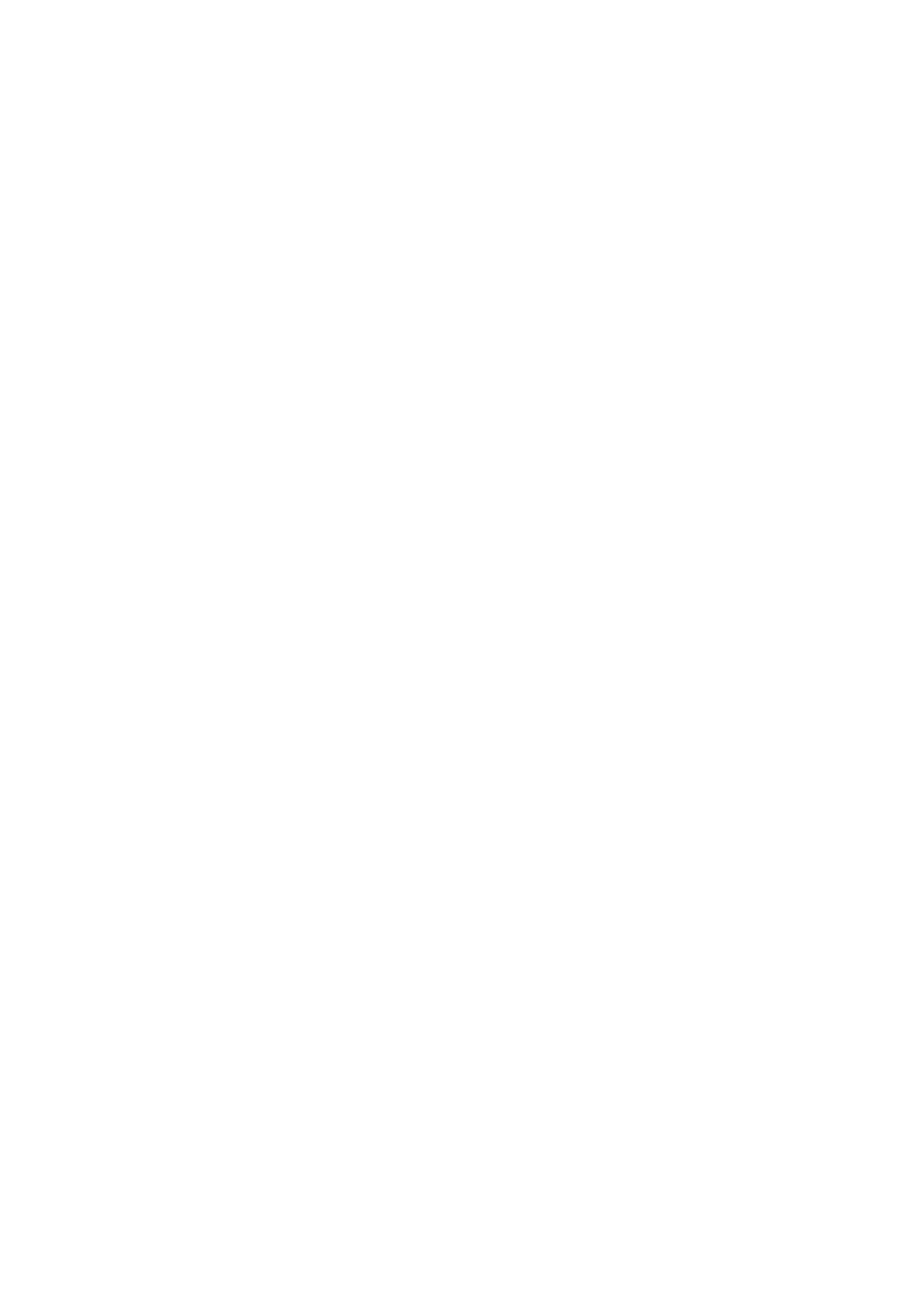United Nations University (2015). Principles for Healthy and Sustainable Places. Kuching. UNU-IIGH. ISBN Number: 978092-808-8101-1

#### ACKNOWLEDGEMENT

Author: Dr. Rebecca Patrick, Deakin University; Editor & Project Manager: Uta Dietrich, UNU-IIGH; Design and Layout: World Urban Campaign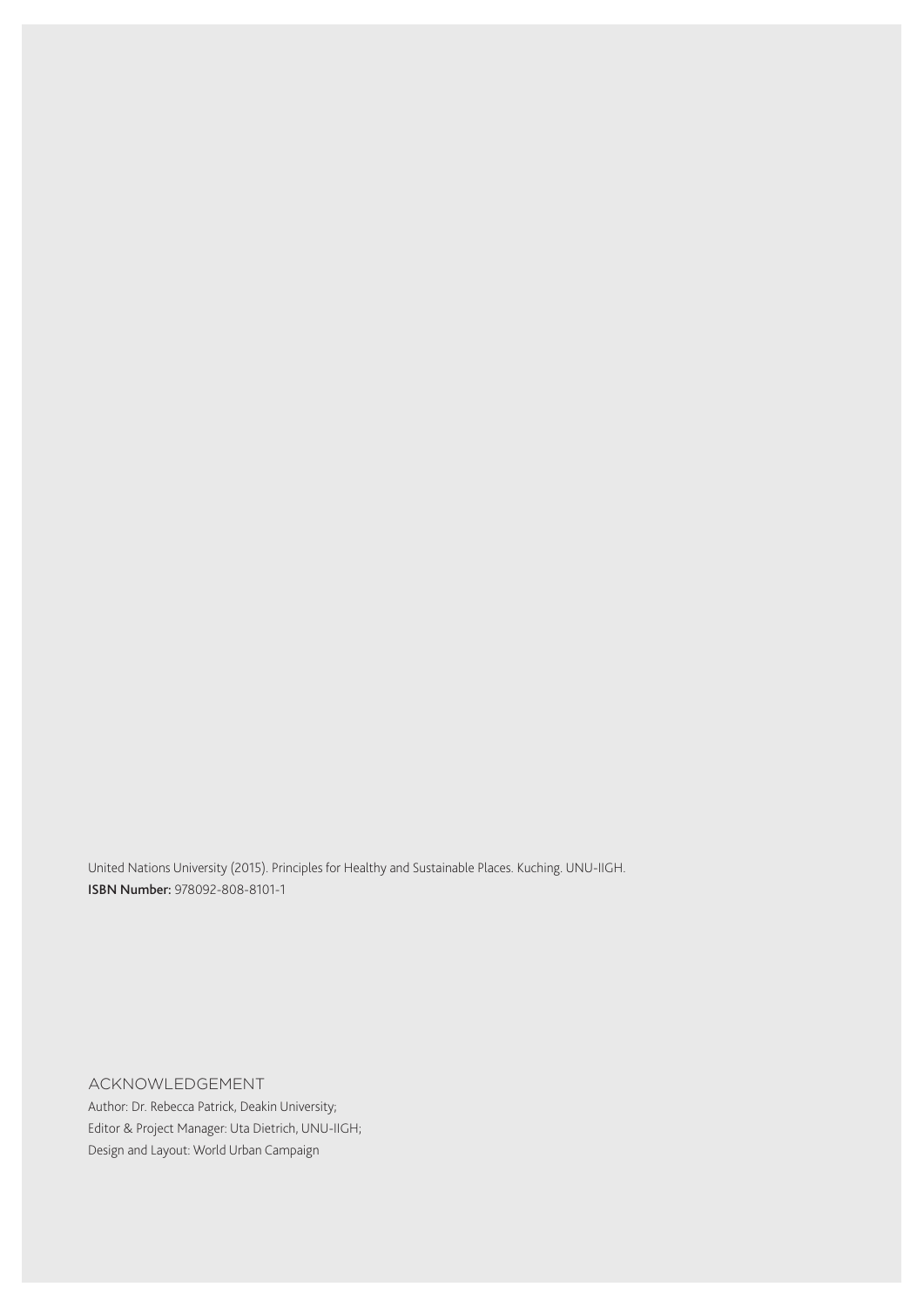

To secure human health and wellbeing in the 21st century, we need to think, plan and act with renewed imagination and courage. As monumental as the task may seem, the vision can be forged with new commitments to working together, tackling multiple threats to people's and planetary health, entrenched poverty, rising inequities, violent conflicts, climate change, environmental degradation and economic insecurity.

Traditional ways of working, characterised by narrow and siloed approaches that separate out social, economic and environment priorities, will not move us forward. Place makers across the globe will need to reach beyond traditional ways of understanding health as health services and medicines, to embrace a holistic view of health that simultaneously deals with these interconnected priorities.

*Climate change, sustainability problems, violence, social conflicts are huge challenges that face us every day, but through planning, urbanism and architecture, using the power of city management to create liveable communities, to create places for social inclusion and for the development of stronger and democratic social processes, we have powerful options to tackle problems and to create a more viable world* -Jorge Peréz Jaramillo

At the United Nations University – International Institute for Global Health our approach to people's health and wellbeing is through an eco-social lens. This eco-social view of health contrasts with the traditional bio-medical view, recognising the interconnections between environmental, social and economic dimensions of human health and development. It is based on evidence that shows people's health is intrinsically linked to the health of the environment.

People cannot thrive without the Earth's life support systems or natural ecosystems, for instance, fresh water, clean air, nutrientrich soil. The eco-social perspective recognizes we are living in an increasingly urbanised world where food and water security, energy use, quality housing, air pollution, emergencies and disasters, conflict, reliable technology, transport and work are determining chronic and communicable disease, mental and physical health, happiness and a sense of belonging in new, complex ways.

It recognises that changes in one area or process can have multiple consequences, intended or unintended, positive or negative, in close proximity or far away. The eco-social view helps us to identify solutions, or what we call co-benefits; the multiple positive health and sustainability benefits that may arise from one single action. It is this definition of health that guides our interaction with global urban thinkers and their 'big ideas' for health and sustainability in the 21st century.

*An understanding of co-benefits enables us to realise the near term and personal health benefits of transitions to environmentally sustainable ways of living* - Anthony Capon

As part of a project to strengthen health and wellbeing considerations in the preparatory process for the 2016 UN Habitat III conference on housing and sustainable urban development, we asked 25 leading global urban thinkers to tell us what it will take to create healthy and sustainable places. Bringing a range of disciplinary and geographical perspectives, they all agreed we need to put people and planetary health at the centre of thinking about human settlements.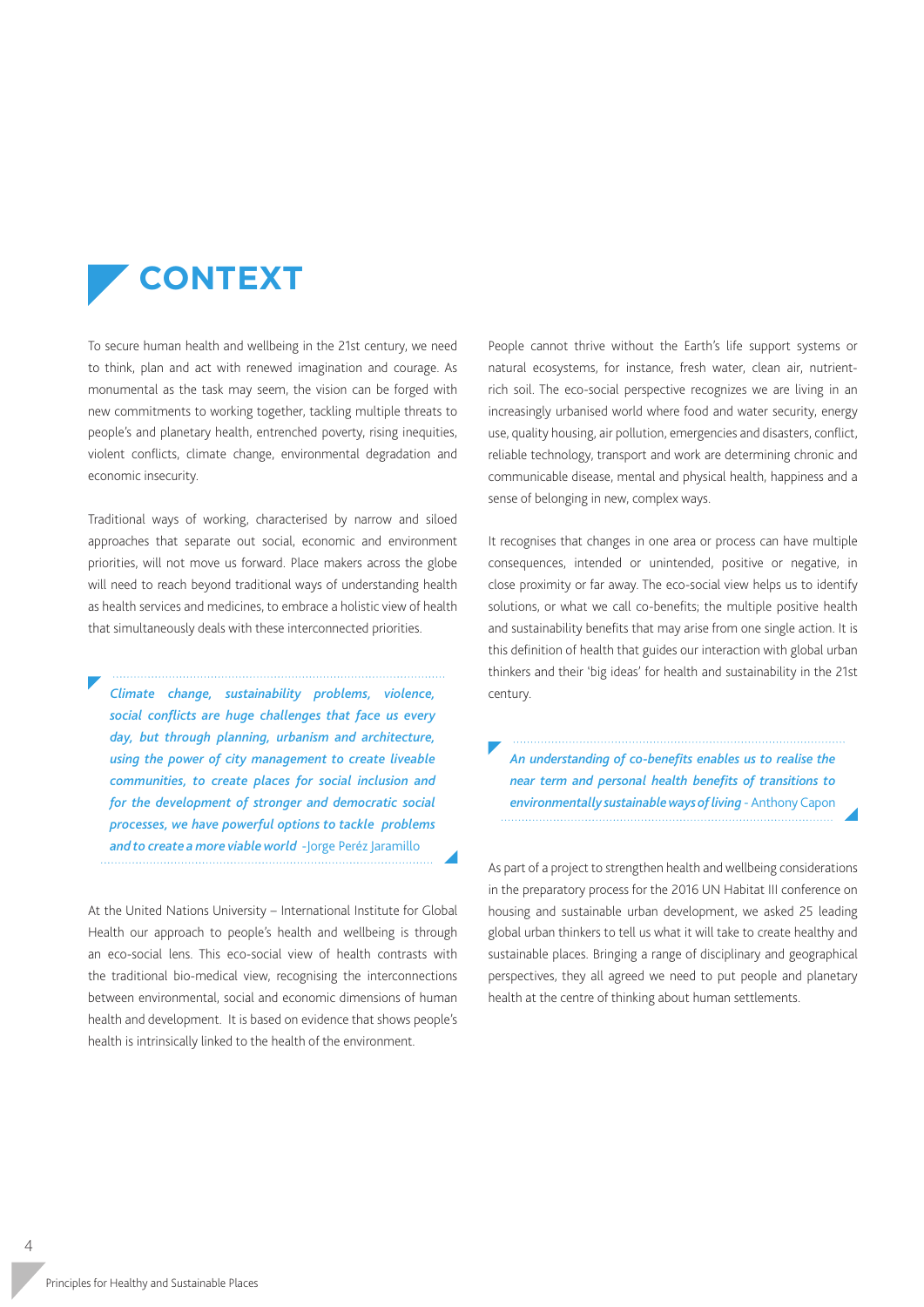Good governance, citizen engagement, integrated approaches and promoting equity are longstanding beacons for change. Being inspired by the laws of nature, lateral and creative thinking will be required to transform big challenges into opportunities for health and sustainability. The contradictions and complexities associated with balancing social, economic and environmental goals will need to be tackled collaboratively and head on. Big questions will need to be answered but equally place makers will need to stay committed to the 'human scale' and environmental realities that brush our senses every day.

*If it's healthy for the environment, it will be healthy for people too* - Susan Thompson

Here we present ten principles for healthy and sustainable places. Distilled from the big ideas of today's foremost leaders in global urban health thinking, as well as evidence from key documents. They represent a set of transportable 'ethics', guiding place makers to catalyse change for creating healthy and sustainable places. Whilst specially designed to stimulate discussions about actions for urban health and wellbeing at the Urban Thinkers Campus on Health and Wellbeing in the City we Need (Kuching, Malaysia, January 2016), these easy to read principles and ideas will resonate with lay citizens, academics, practitioners and leaders alike.

Many examples highlight issues in 'the urban context' but the principles are broader than that. They are about place-making. Our reasoning for this is that urban and rural environments should be thought of as a continuum; that is, they are an intimately connected, complex system.

Some ideas will be familiar and well-formed. Others novel and still evolving; the latter demonstrating that some ideas are just surfacing and need developing to take shape. We invite you to notice the ambiguities, the deliberate tensions between principles and ideas. We encourage you to translate them into your own terms, into your own local context.

*We're 80 per cent urbanised [in North America and other high and - increasingly – middle-income regions], and we're 90 per cent of the time in doors, but we're 100 per cent of the time within natural ecosystems* - Trevor Hancock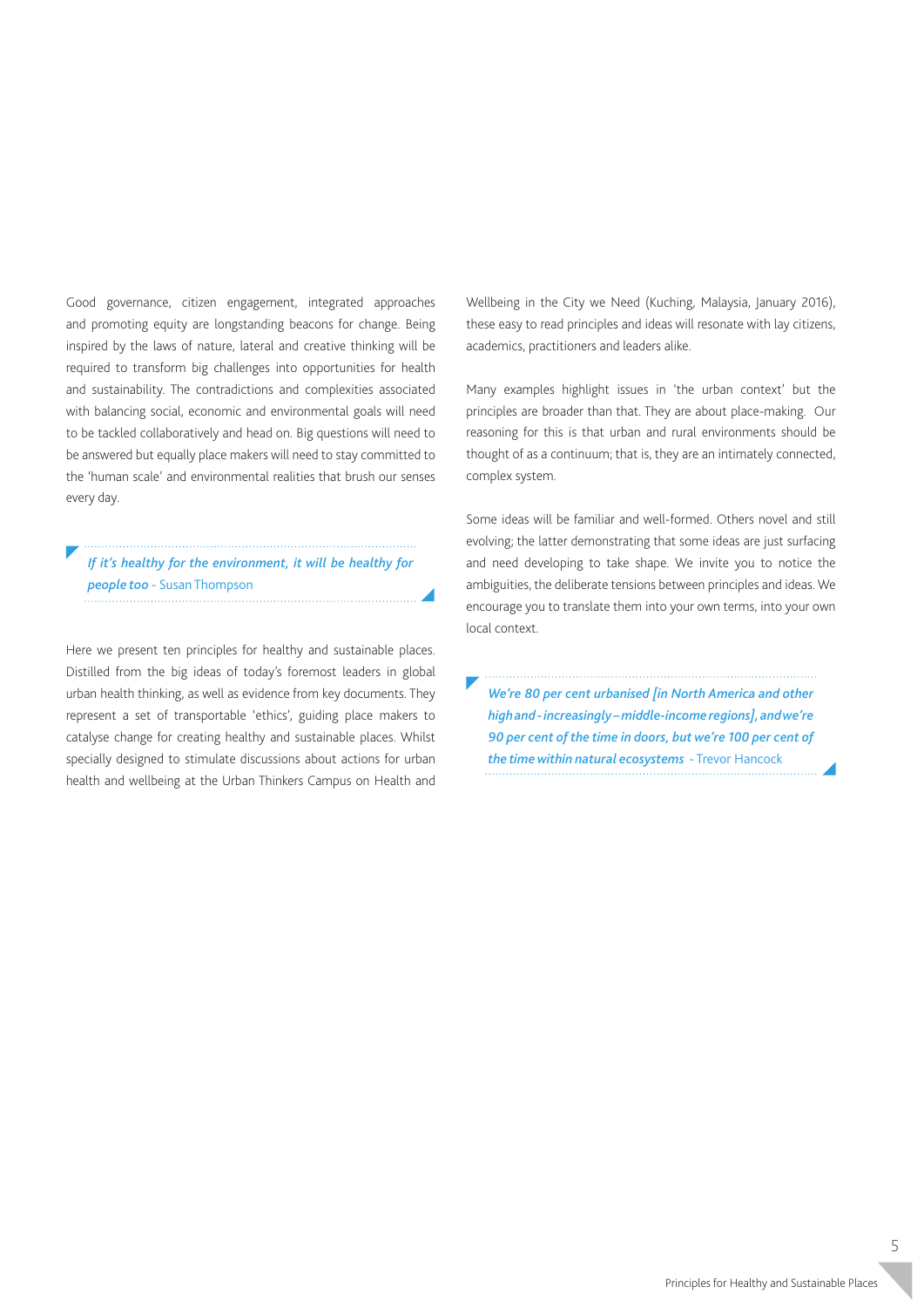#### **OVERVIEW OF THE PRINCIPLES FOR HEALTHY AND SUSTAINABLE PLACES**

- **1. IGNITE THE SENSES** Humans (like animals) are intimately connected to place through the senses – hearing, touch, smell, taste and sight. Beautiful, vibrant and culturally distinct places activate the senses bringing joy, happiness, creativity and generosity of spirit.
- **2. BUILD FOR HEALTH AND WELLBEING** Human and ecosystem health are centre stage in good place design. Physical activity, mental health, social connection and healthy eating are fostered through natural and built environments that are designed to connect, respect and protect.
- **3 COLLABORATE FOR EQUITY AND ACCESS** –Justice and equity are longstanding beacons for human health and development in human settlements. Burdens of climate change, unsustainable development and inadequate place design should not be carried by the most vulnerable citizens, cities and countries.
- **4 EXUDE OPENNESS AND FLEXIBILITY** Prerequisites for innovation and change are human health and a willingness to view things afresh, differently. Lateral, creative thinking transforms challenges into new opportunities for health and sustainability.
- **5 EMBRACE DIVERSITY AND COMPLEXITY** Natural, economic and cultural diversity make for complex but equally interesting and resilient places. Welcome chaos by engaging with diverse ideas, cultures and approaches to realise healthy, fair and sustainable places.
- **6 SEEK BALANCE AND HARMONY** Be inspired by the laws of nature. Understand the city as a complex humancreated ecosystem nested within natural ecosystems. Bring together the physical, economic and social elements of places in ways that enhance people-people, and peopleecosystem harmony.
- **7 ENGAGE CITIZENS DYNAMICALLY** Citizens are not spectators. Mobilise community around big questions and strive for local answers. Community-led processes help places become stronger and thrive.
- **8 ENACT PARTICIPATORY GOVERNANCE** Good governance is key to the future of human settlements. For many people, participative, accountable and effective systems of governance support place-making ambitions.
- **9 PRIVILEGE INTEGRATION AND HOLISTIC APPROACHES** – Social, environmental and economic goals are integrated and indivisible. Siloed, narrow approaches are trumped by partnership-based, multi-level ways of doing business.
- **10 CONTEMPLATE THE PARADOXES** Consuming less to have more. Invisible in a city of millions. Cars thrive, people and planet suffer. Notice paradoxes that guide responses to modern threats; climate change, economic instability and health inequity.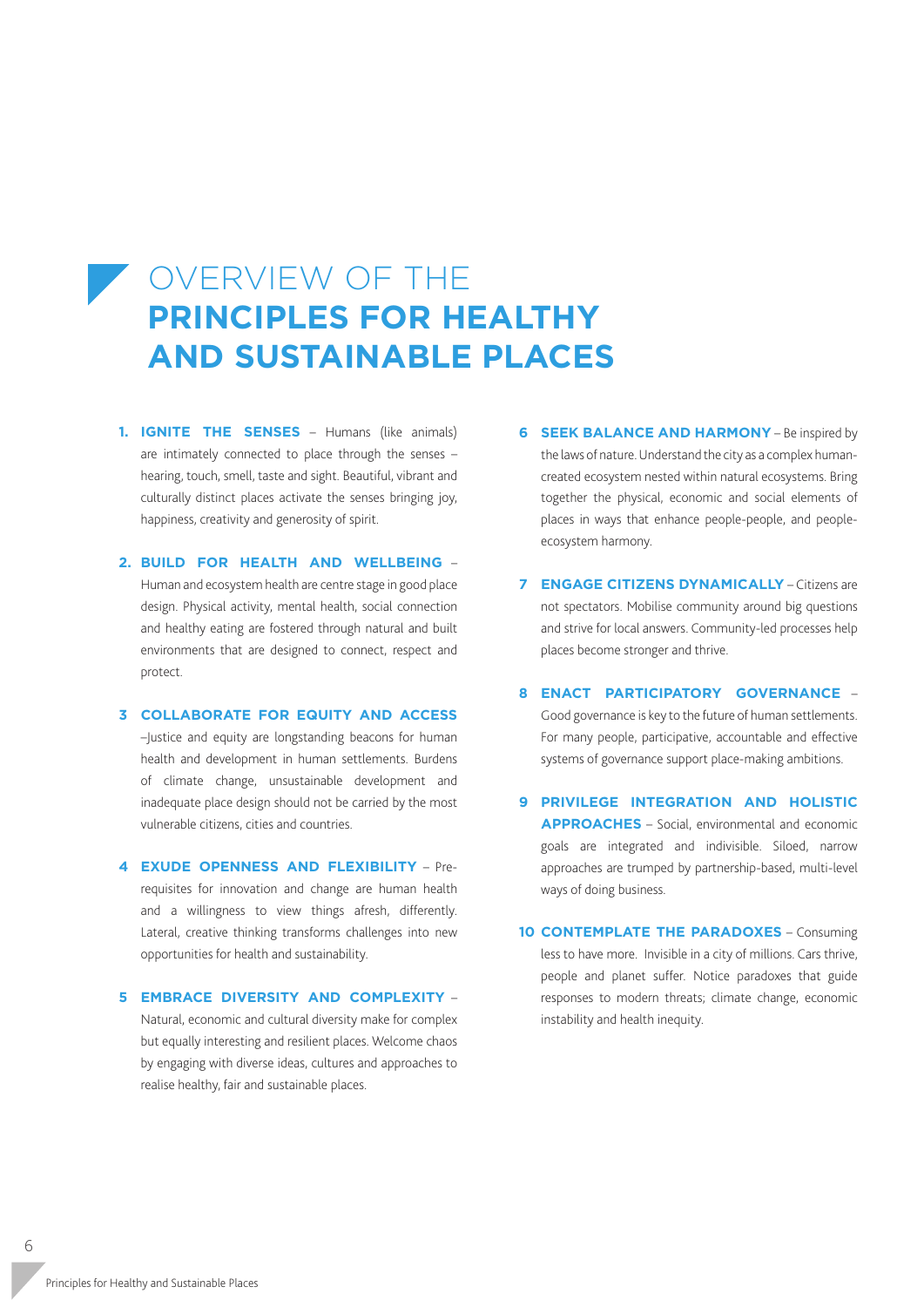## IGNITE **THE SENSES 01**

**Humans (like animals) are intimately connected to place through the senses – hearing, touch, smell, taste and sight. Beautiful, vibrant and culturally distinct places activate the senses bringing joy, happiness, creativity and generosity of spirit.**

Knowledge of the human body and senses is a good starting point for planning urban environments. The environment is continuously supplying us with subtle cues setting off different emotional and behavioural responses. Sterile or confusing places can trigger fear and anxiety. Garbage, graffiti, shabbiness and ugliness can prompt feelings of alienation and depression. In sprawling urban environments where distances and spaces are vast, buildings can be very large or spread out and there are few people, the experience is impersonal, formal or cold.

Green spaces in urban environments calm the mind and alter attitudes, making people feel more trusting and generous toward others. Places that seem familiar and which trigger good memories, promote feelings of trust and solidarity. Strengthening efforts to maintain and protect natural and cultural heritage in urban environments - safeguarding local places to meet such as parks, sports facilities, cafes, restaurants, cultural institutions (libraries and museums) and other commons helps to create a sense of identity and stability.

Encouraging connectedness with the past and other people can be fostered through a mix of 'old and new' in the built environment. For some, a sense of heritage, as well as local employment can be created through the restoration of old buildings and the valuing of traditional craftsmanship.

*Rejuvenate social halls and create new community centres in every major neighbourhood, which can be a focal point for community activity, a safe place for teenagers to spend time as well as for small children to be cared for while parents work.* - Amolo Nwgeno

Cyclists and walkers connect to environment in a way that is not possible in a car. Human senses are custom built for slower speeds and closer distances. Architecture that is built with walking in mind – spaces are small and detailed, buildings are close together, places hosting multiple activities incite a rich and intense sensory experience. Places built to 'human scale' feel safer, more lively, promoting health and wellbeing (through incidental physical activity and social connections) as well as sustainability through active transport.

*For fifty years we have made city planning ensuring that people never moved a muscle. Now it is high time to change to city planning which invites walking and bicycling.* - Jan Gehl

Beauty in our surroundings (within art, objects, buildings, nature) can promote health and wellbeing. Culturally defined but not necessarily expensive, beauty can bring feelings of joy and happiness to urban places across the world. Conversely, ugliness can be depressing and harm health. Like other important determinants of health, beauty and ugliness are socially distributed, with the urban poor tending to have a dearth of beauty and an excess of ugliness in their surroundings. The public policy implication is that we need to preferentially build more beautiful, green, accessible and inviting urban spaces in disadvantaged communities to correct this imbalance.

*Beauty is a determinant of health and ugliness is a determinant of ill health… however, in our society, beauty and ugliness are socially distributed inequitably.* - Trevor Hancock

7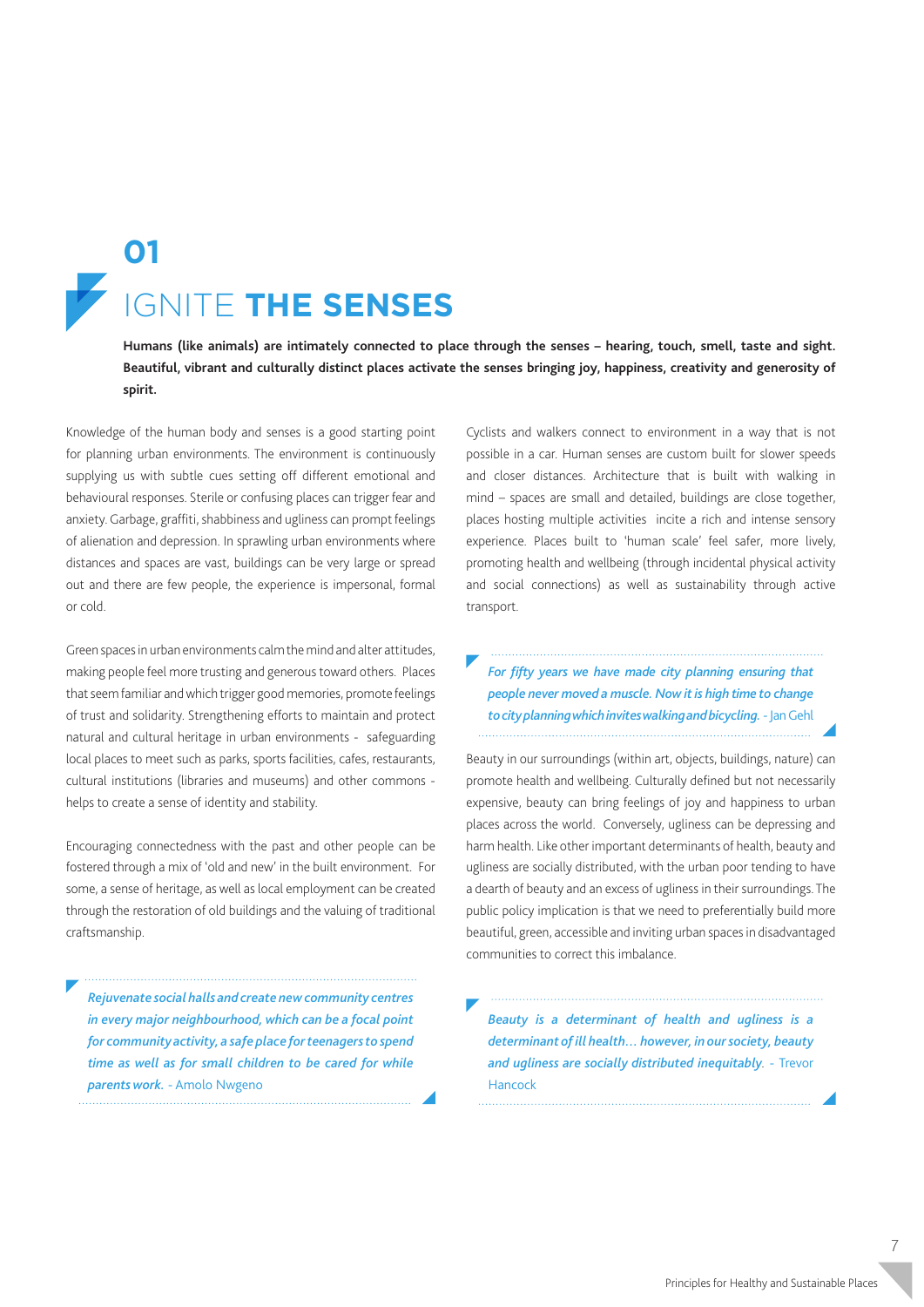

#### **D FOR HEALTH AND WELLBEING 02**

**Human and ecosystem health are centre stage in good place design. Physical activity, mental health, social connection and healthy eating are fostered through natural and built environments that are designed to connect, respect and protect.**

Human health and ecosystem health are building blocks for creating sustainable places. Clean air and fresh water, access to fuel and nourishing food, good quality housing, education, income, safe communities, social justice and equity are all essential for good health. These basic conditions and resources for people's health come from healthy, stable ecosystems. A wilful focus on sustaining ecosystems that resource our cities, whilst actively crafting the conditions for health, is central to good urban planning.

Cities in low and middle-income countries experience very large health burdens from diseases (water-borne and food-borne illness) and accidents (motor vehicle-related, injuries from falls, scalds and burns) related to inadequate or no infrastructure.

Globally, there is a lack of infrastructure to support clean energy production and use. Indoor air pollution (i.e. from the use of 'dirty fuels' for cooking and heating) and outdoor pollution (i.e. from high concentrations of polluting emissions from cars, trucks and industry) can be addressed through urban dweller access to clean energy and stringent air pollution control laws.

The good news is clean renewable energy extends its benefit to the environment through the reduction of polluting greenhouse gases linked to climate change. Essential but not necessarily universal, reliable, sustainable and resilient urban infrastructure - housing, water, sanitation, energy, waste management, public transportation is a salient concern for all cities.

*Please do not plan the city for cars! Instead please favour mass transit and walkable mixed-use neighbourhoods where cars are not needed.* - Amolo Nwgeno

The built environment can promote physical activity, mental health, social connection, and access to healthy food. Physical activity including walking and cycling for transport is supported by safe and connected streets, higher densities featuring a mix of shops, housing and services, well maintained footpaths and cycling lanes and good public transit.

Networks of local public open spaces including parks and gardens support active recreation. Access to green space in local neighbourhoods can bring comfort and relief from mental fatigue, stress and anxiety and promotes mental wellbeing across the generations. Green spaces help offset mental and physical impacts of the heat-island effect, cooling the city's inhabitants. Public spaces, such as town squares, that are safe, inviting and meaningful encourage social interaction and sense of community.

Access to healthy food is encouraged through local farmer's markets, community gardens and a street food culture. Limiting access to fast food, especially within schools, workplaces and recreational facilities, makes the healthy choice, the easy choice. Focusing on the local level features of the built environment helps to protect ecosystems through cutting polluting emissions linked to car use and the transportation of food.

*Every city around the world should have a park or a play area within a short walking distance of every citizen.* - Gil Penalosa

*The use of green space and public space is a central part of planning because it allows density to exist…they make it liveable…a city that doesn't have some green space really is not a very pleasant setting.* - Andrew Dannenberg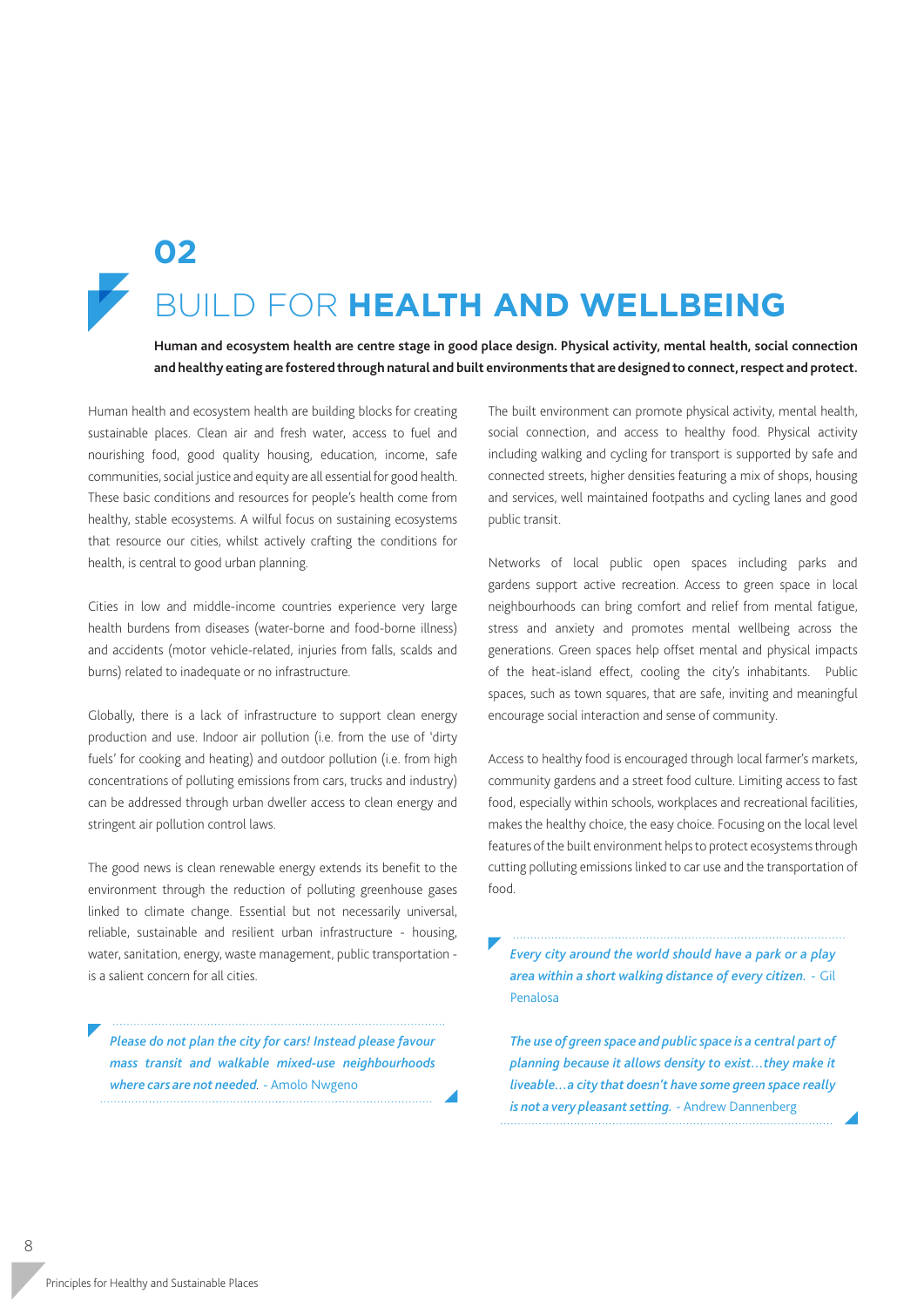### COLLABORATE FOR **EQUITY AND ACCESS 03**

**Justice and equity are longstanding beacons for human health and development in human settlements. Burdens of climate change, unsustainable development and inadequate place design should not be carried by the most vulnerable citizens, cities and countries.** 

Without exception, global urban thinkers from all regions of the world point to equity as key to promoting health and sustainability in urban settings. Equitable and universal access to quality education, employment, health care, transport and housing are critical to assuring physical, mental and social well-being of urban dwellers. Access to a healthy natural environment and affordable, reliable and clean energy are modern-day concerns and essential to making sure all people have the opportunity to enjoy a healthy and satisfying life.

#### *Set a poverty line unrealistically low and there is no poverty.* - David Satterthwaite

Today, climate change presents a significant number of equity issues for urban dwellers. The greatest burden of climate change falls on urban communities in low-income countries and low-lying coastal communities and among poor people living and working on marginal land in urban areas, the elderly people and children.

Extreme weather events and environmental disasters force unplanned rural–urban migration and rapid growth of low-income urban populations, often in hazardous zones that increases their vulnerability, thus magnifying urban health inequities linked with inadequate housing and lack of infrastructure. Urban health inequities linked to food and water security, transport and mobility, and affordable and dependable energy supply are amplified.

*To make a city healthy and sustainable, you have to have programs and policies that include everybody. Once you have sub-groups within the city that are excluded from any progress or improvement in health it tends to undermine sustainability in the long-term. The issues of equity become quite important, you want to ensure access, equitable access to all groups within the population.* - Alex Ezeh 

However, climate change need not contribute further to urban health inequities or environmental degradation. The 2015 Lancet Commission on Health and Climate Change concluded that 'tackling climate change could be the greatest global health opportunity of the 21st century' (The Lancet). Taking up a co-benefits framework to deal with climate change means recognising multiple health and sustainability benefits from a single action.

Systems of governance which help urban dwellers to play a greater role in the formation and implementation of climate-related policy and interventions at a local level are crucial to reducing vulnerability to climate change. Actively involving vulnerable communities in decision-making, building new inter-sectoral partnerships, encouraging conversations about local needs and creating opportunities for participation in urban planning simultaneously addresses longstanding inequities, whilst promoting health and sustainability.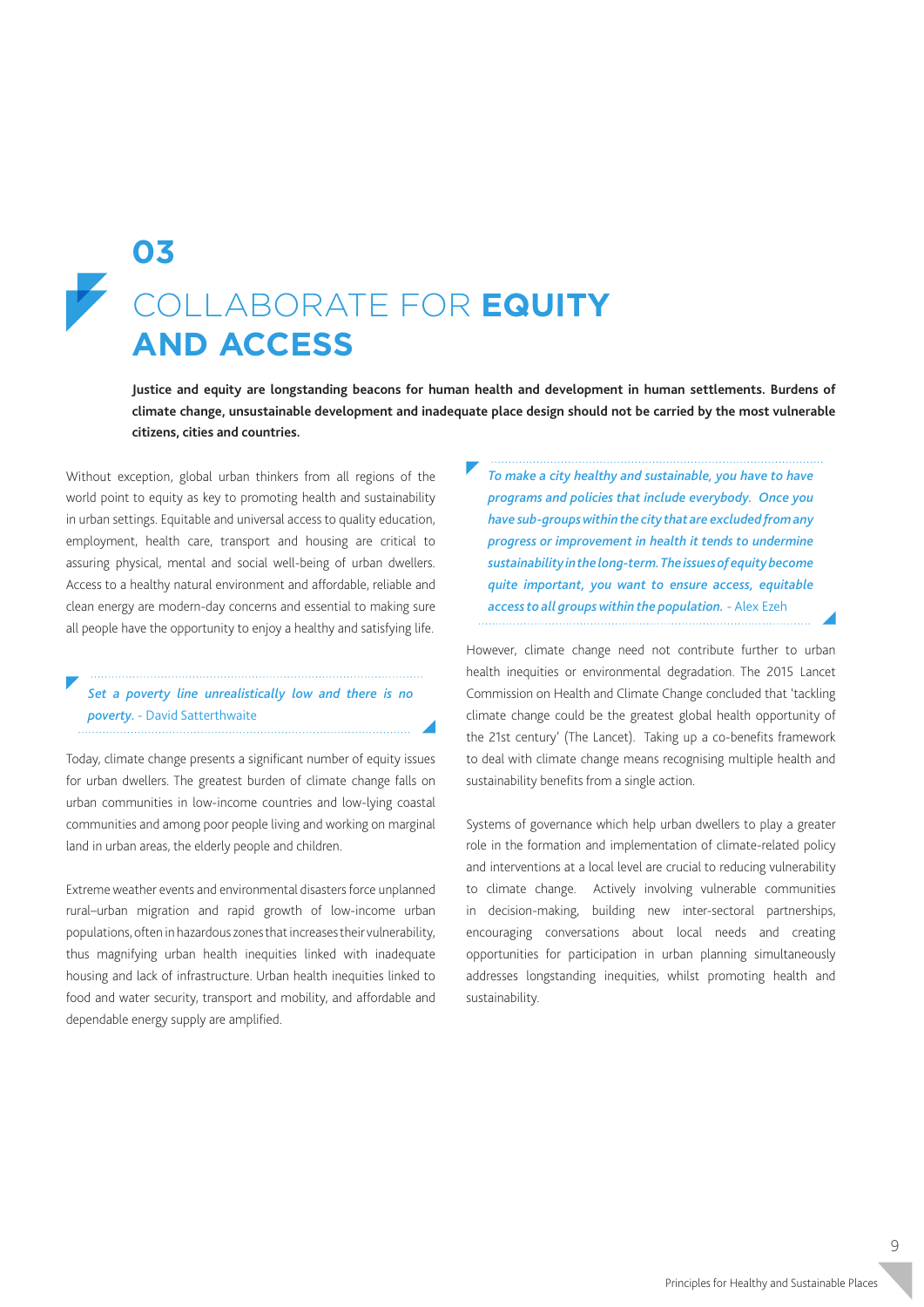

**04**

## EXUDE **OPENNESS AND FLEXIBILITY**

**Pre-requisites for innovation and change are human health and a willingness to view things afresh, differently. Lateral, creative thinking transforms challenges into new opportunities for health and sustainability.**

In a time of dramatic change, as we are currently experiencing, individuals and organisations need to become inventive, think laterally; work together to deal with threats to urban health (i.e. health inequity, climate change and economic instability). Open and flexible approaches are required, experimentation is prioritised, smallscale 'safe to fail' projects are put into action. The mood created means that urban challenges are seen as opportunities for health and sustainability in disguise.

*The key principle underlying everything is being open and creating the conditions for people to think, plan and act with imagination in either generating opportunities or solving problems.* - Charles Landry

*As planners or designers we should keep our eyes open to new options and possibilities.* - Leena Silfverberg

Given the level, dynamics and sheer overwhelming *complexity of the challenges, we are not going to solve 21st century challenges with measures based on the old paradigms. So much has changed in terms of technologies and the way we use them. So prepare to think very different!* - Eric Britton

Citizens from the public, private and community domains can add to the ideas bank of potential solutions to urban problems by responding to the question: What can be done simply in an urban area to improve health and sustainability, that can be replicated, and doesn't require highly technological, expensive solutions to problems? Confident cities study suitable examples from elsewhere but do not copy them thoughtlessly. They develop their niche, modifying good practice to their own circumstances.

Little victories have a way of creeping up to become *national revolutions.* - Anwar Fazal

 *If we unleash the genius within our local communities, we can build a future far more fulfilling and enriching, more connected to and more gentle on the Earth, than the life we have today.* - Rob Hopkins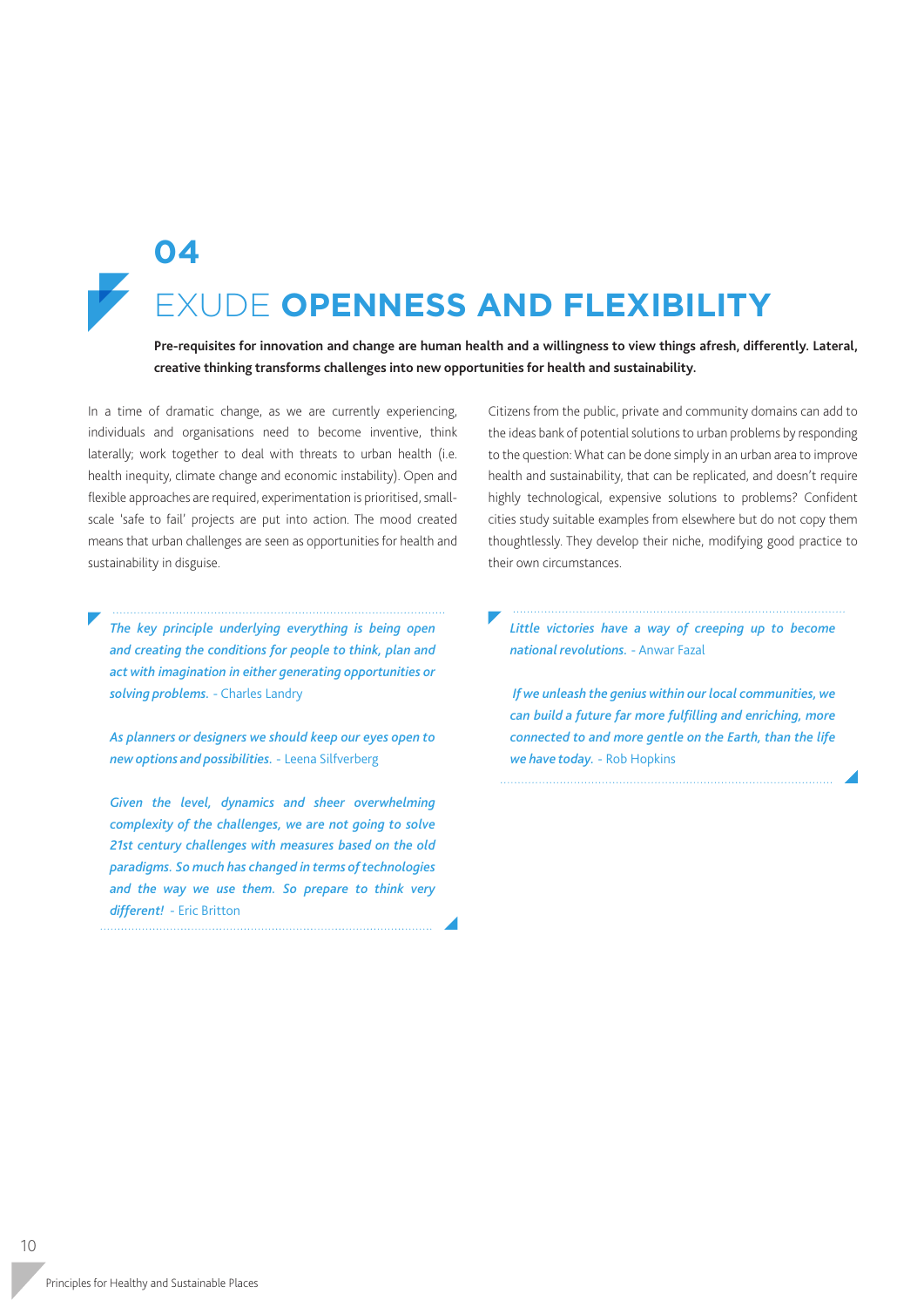

#### EMBRACE **DIVERSITY AND COMPLEXITY 05**

**Natural, economic and cultural diversity makes for complex but equally interesting and resilient places. Welcome chaos by engaging with diverse ideas, cultures and approaches to realise healthy, fair and sustainable places.**

Different people see success of cities or places in different ways; the challenge is to blend these ideas in ways that create health and sustainability for all. Intercultural understanding, tolerance, mutual respect and an ethic of shared responsibility can cut through the chaos and help move people toward shared visions for places.

A good starting point for planning is recognising that all cultures can contribute, that diversity of natural ecosystems is fundamental and that vital, innovative economies build community resilience. Agendas that are shaped by the voices of women, children, the young, the elderly and our indigenous peoples are the signal for progress.

*Sustainability cannot be planned, decided and administered by a minority. Daily life styles, needs and perceptions of women differ in many ways. The only possible path to planning and implementing sustainable, safe, efficient and just communities is to ensure full gender parity in all decision fora.* - Eric Britton

Diversity can also be viewed as a resource upon which cities can develop their niche. The unique and special characteristics of cities - be it buildings or parks, cultural activities and events, or local industries - should be highlighted, celebrated in fact. Places in all regions of the world can use their niche or 'local advantage' as a strategy to build confidence and to attract and maintain talent. Diversity is an important platform for innovation, also doubling as a basic system of protection for people and places during and after disasters.

*The idea of resilience is not to bounce back to starting conditions, if that is the source of the problem in the first place, but to 'bounce forward' to new and better conditions.* - Trevor Hancock

Within and between cities, complex health and sustainability challenges arise out of variations in socio-economic status, levels of education and income. Urban development that prioritises all people's livelihoods (specifically decent, safe and stable work) and fosters a local, self-reliant economy will go part way to addressing these challenges. At the neighbourhood level, maintaining a mix of housing and land-use types is another way to make sure all people have access to a wide variety of experiences, work opportunities and social interactions that are necessary for individual and community health.

*What is needed is a 'new' economy – a green economy, which focuses on local production for local use. Local people build organizations and partnerships that interconnect businesses and other aspects of sustainable communities such as skills and education, housing, health, social connectivity and the environment.*- Slow Movement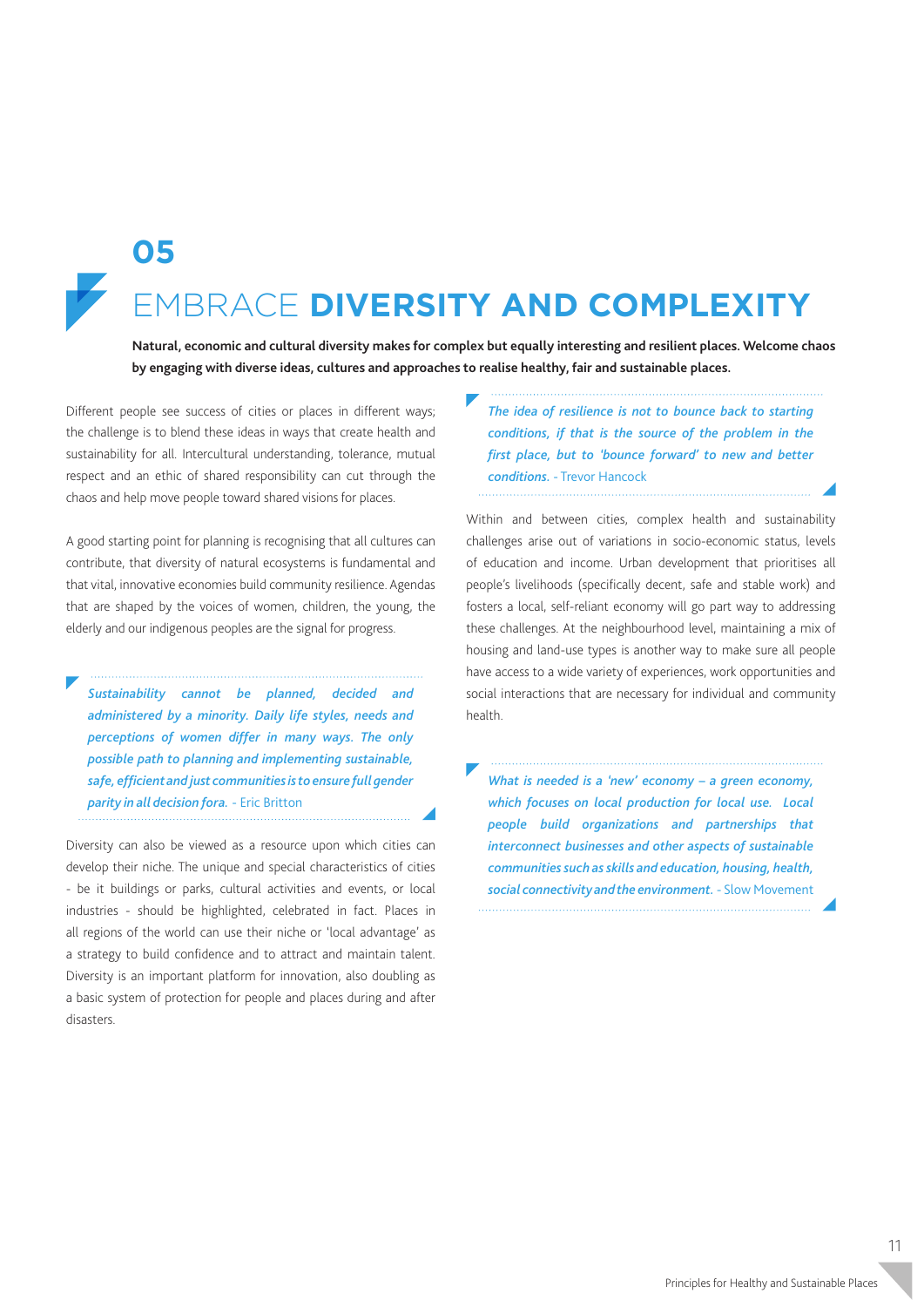### SEEK **BALANCE AND HARMONY 06**

**Be inspired by the laws of nature. Understand the city as a complex human-created ecosystem nested within natural ecosystems. Bring together the physical, economic and social elements of places in ways that enhance people-people, people-ecosystem harmony.**

Place makers understand the city is a complex human-created ecosystem nested within natural ecosystems, a place where the natural, built and social environments intersect. They take inspiration from the cycles and systems established by the laws of nature; seeking to create the conditions where people live in harmony with one another and with nature. They ask, how can the elements of the urban environment be balanced to provide opportunities for all people to build social bonds, enjoy community cohesion?

Recognising the inter-dependence of rural and urban environments, they set about protecting wildlife and other living species, sustainably governing forests and waterways, restoring degraded land and stopping biodiversity loss. Indigenous people's knowledge and strong attachments to the land are sources of wisdom for urban thinkers.

*Sustainability in settlements means reducing the city's ecological footprint (water, energy, land, materials, wastes...) whilst simultaneously improving quality of life (health, housing, employment, community…) within the capacity limits of the city and its bioregion.* - Peter Newman

*Conviviality is about people living in harmony together, living better together.* - Cordia Chu

Modern urban lifestyles, characterised by materialism and overconsumption negatively tip the scales for mental and physical wellbeing as well as for the health of the natural environment. Many people are living their lives out of sync from the natural rhythms and cycles of nature and of their own bodies. Not surprisingly, several movements have emerged including the Slow Movement and Transition Movement to help individuals and communities understand the issues, and in turn, reconnect with one another and the environment.

*We need to rebuild our relations with ourselves, with each other and with the "natural world". That requires focusing on the heart and soul of transition.* - Transition Movement

*Peace with ourselves, Peace with other people and Peace with Mother Earth.* - Anwar Fazal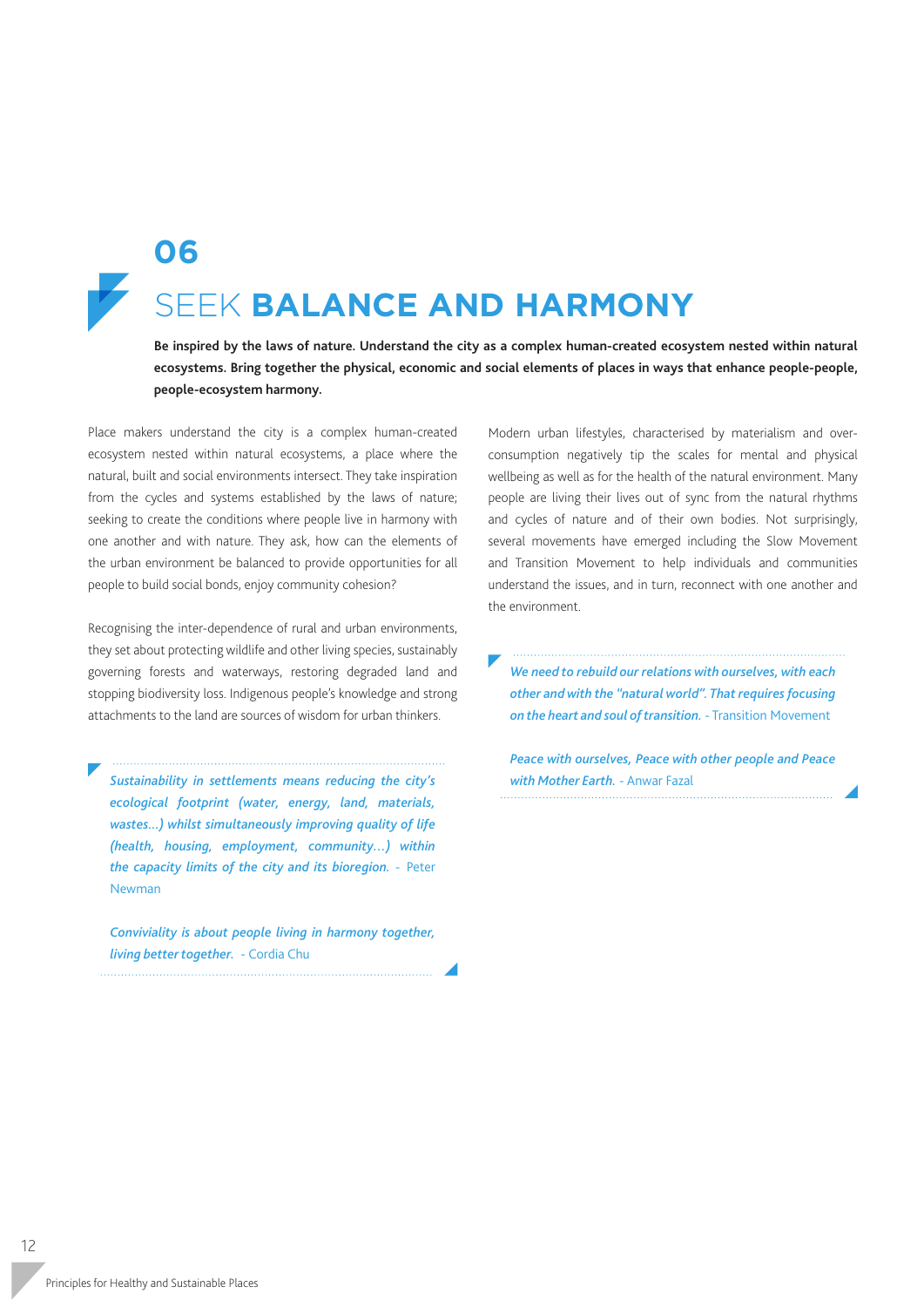

**07**

## ENGAGE **CITIZENS DYNAMICALLY**

**Citizens are not spectators. Mobilise community around big questions and strive for local answers. Community-led processes help places become stronger and thrive.** 

Community engagement matters when looking for responses to environmental crisis, weakening urban health and economic insecurity. There is a distinct power that comes from working together and generating meaningful change through shared action. Places where there are community-led processes are stronger, happier and livelier. Community knowledge, involvement and support give legitimacy and currency to urban decision-making and planning. A well-balanced combination of top down and bottom up approaches recognize the value of citizens and specialists.

*Engaging with communities, putting people and place at the head of the agenda.* - Sarah Burgess

*We need citizen engagement. Not tokenism. Citizen engagement has to be honest, to honestly listen to what the citizen wants and because the community in many ways are the answer. They know what to do.* - Gil Penalosa

*Through community engagement processes we have been able to create better institutions, better public management of the city, better planning procedures and a strong local democratic city management for urban development.* - Jorge Peréz Jaramillo

*Government has an important role to play but mobilising in partnership with communities is critically important.* - Jo Ivey Boufford

*Bottom up campaigns to create shared visions and constant planning and actions towards common goals.* - Wayne Gao 

Everywhere, all citizens can be engaged in urban thinking and action for health and sustainability through encouraging the spread of, and links between, self-directed community groups. There are boundless examples around the world. Here are three:

- 1. Shack/Slum Dwellers International (SDI) is a network of community-based organisation of the urban poor in countries across Africa, Asia and Latin America. *http://sdinet.org/sdi-focus/.*
- 2. Transitions Network is a network of grassroots community projects that seek to build resilience in response to peak oil, climate destruction, and economic instability. *https://www. transitionnetwork.org/*
- 3. World Streets is an independent, internet-based collaborative network aimed at improving the worlds street's and public places, through advocacy on sustainable transport. *https://worldstreets. wordpress.com*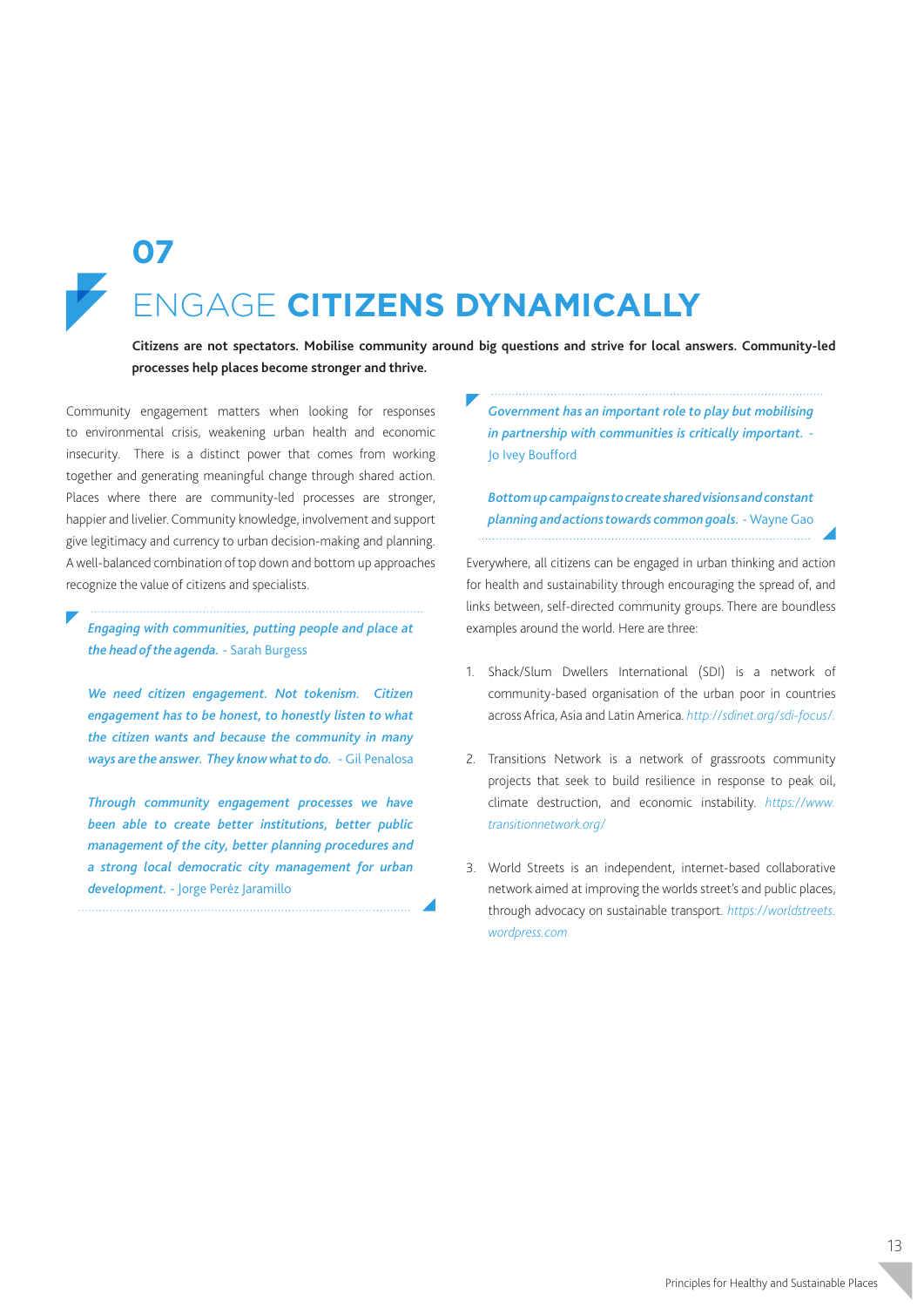

**08**

#### **VACT PARTICIPATORY GOVERNANCE**

**Good governance is key to the future of human settlements. For many people, participative, accountable and effective systems of governance support placing making ambitions.** 

Global urban health thinkers from across the world believe good governance is key to creating healthy and sustainable places. Good governance – featuring processes and structures that bring people together, all of the people of the city, around a common vision or common purpose is central to 21st century 'big ideas' and city examples of good practice. Here is what global urban health thinkers are saying about governance in the different regions of the world.

*Most importantly, ensuring cities become more equitable through participatory planning and budgeting processes, through focusing investment on public transport and improving the living environment of low-income residential areas…Allow all residents to have a say in the allocation of government resources in cities* - Warren Smit

Transparency is an important feature in participatory governance. As Governments across the grapple with budgetary cuts in public and social services, the increased commercialization or privatization of these services raises questions of citizen and community participation in decisions that affect their lives. The governance architecture for urban sustainability should be anchored on accessible and inclusive institutions for all.

*If you do not have good governance, where there is corruption and wastage of public resources, you really cannot sustain the impact of policy and programmes for healthy and sustainable cities in the longer term.* - Alex Ezeh

*Metropolitan areas and urban local governments will be at the centre of decision-making and therefore need to be empowered, but they must work with many actors.* - Aromar Revi

*We know today that the construction sector, the transport sector, the energy sector but also people from the public and private sectors and local communities should be able* 

*to develop a shared vision of the city they want for the future. This is all part of transdisciplinary enquiry. It's used increasingly at the local level.* - Roderick Lawrence

Effective and accountable governance systems are built on strong institutions, formal and informal, public and private to accommodate diverse interests and take cooperative action. Participatory governance of the urban space involves multiple actors: governments, business and private sector, and a conglomeration of civil society interests.

*There is more to democracy than occasional elections. We need to mobilise civil society in all its diversity and differences around big questions and strive for local answers.* - Eric Britton

*There's something very powerful about local government. I don't know if we pay enough attention. Municipalities do not use GDP to navigate by. What they measure is quality of life or liveability or wellbeing. So municipal governments' focus is entirely different, and is very people centred.* - Trevor Hancock

While formal regimes and institutions are key to good governance, the opportunities and problems in cities and urban environments in the 21st century require a new governance framework that brings together public and private actors in the push for urban sustainability and resilience.

*Cities, they have to be thought of as a whole, as a metabolic system, from cell to the neighbourhoods. The public sector is able to dialogue with communities, private partners and institutions of research and training in a very smooth and systematic participatory network.* - Waleska Caiaffa

*Good governance will be essential - governance which takes real account of the diverse needs of the whole population, rather than focusing on narrow perspectives and sectarian interests.* - Mardie Townsend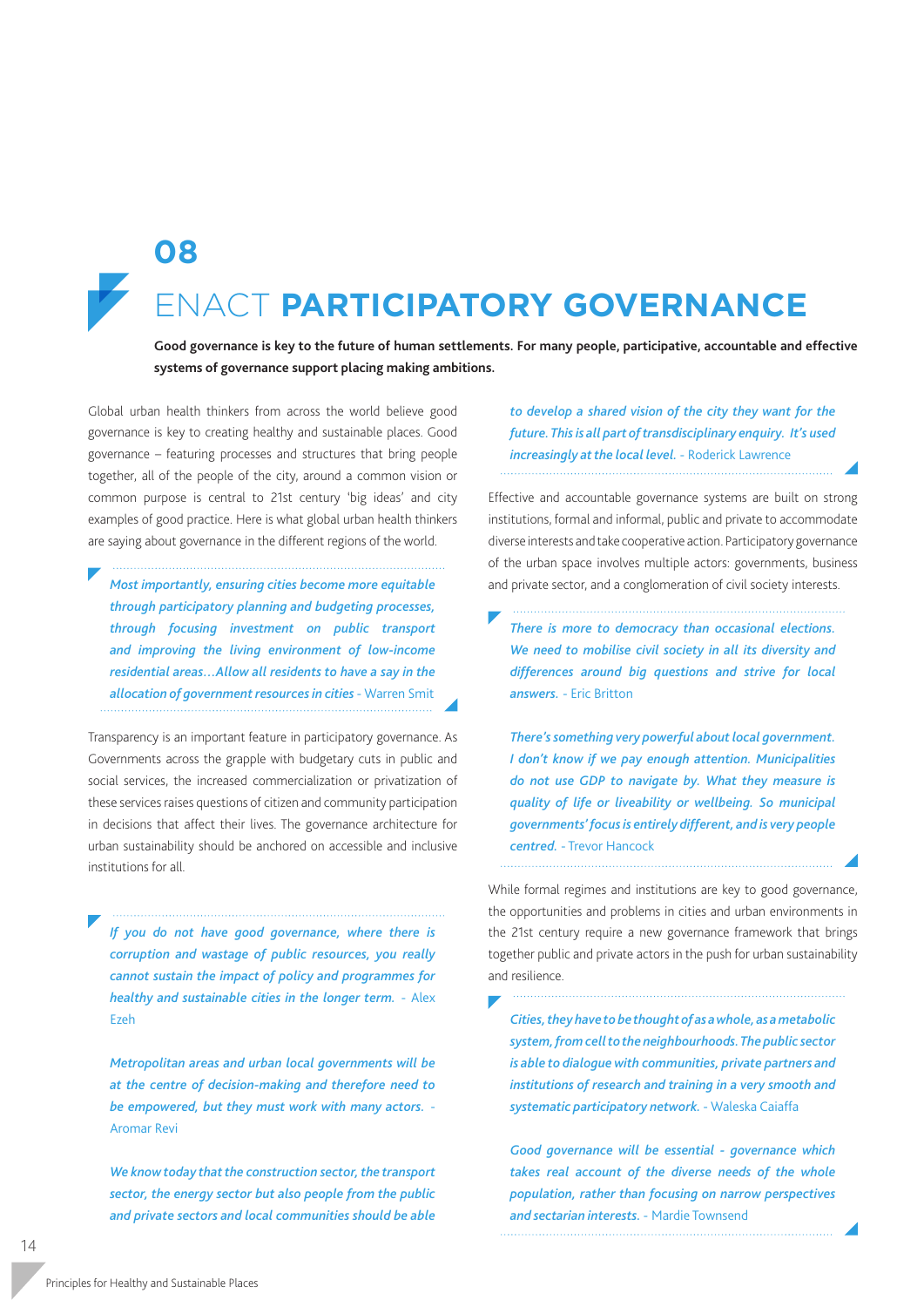### PRIVILEGE **INTEGRATION AND HOLISTIC APPROACHES 09**

**Social, environmental and economic goals are integrated and indivisible. Siloed, narrow approaches are trumped by partnership-based, multi-level ways of doing business.**

Urban thinkers cut across silos to be effective in achieving goals for health and sustainability. One sector alone cannot bring forth the new urban vision. Joined-up, respectful and integrative ways of working are the way forward. Cross-sector partnerships and interdisciplinary thinking are vital to the success of cities.

*Thinking cross-sectorially in our planning, in our thinking around healthy and sustainable places is important.* - Nite Tanzarn

#### *All of us is better than anyone of us!* - Wayne Gao

Urban health is a good example of the need for cross-sector work. Health problems cannot be solved exclusively by the health sector because many of the determinants of urban health (sanitation, education, employment, housing etc.) are the responsibility of other sectors. Collaboration between health professionals and those working in other sectors or disciplines - urban planners, developers, architects, housing authorities, educators, welfare workers – is a hallmark of contemporary urban planning.

*Promoting health is joint work, interdisciplinary and crosssector approaches are important. For most cities health can be the centre of things for citizens to seek and as well as the policy makers to set as a goal for their activities.* - Keiko Nakamura

Holistic, integrative and multi-level approaches guide urban thinkers in planning for the health of people, places and planetary systems. The co-benefits framework is being used to identify strategies that simultaneously promote positive environmental, economic and social impacts in an integrated way. It supports joined-up thinking and creative solutions to complex urban problems. These efforts can be supported by the cross-sector approach of Health in All Policies and by the use of health impact assessment as a tool.

*Draw on different wisdom and perspectives, to solve a whole problem which has many dimensions from social, political, economic to environmental.* - Cordia Chu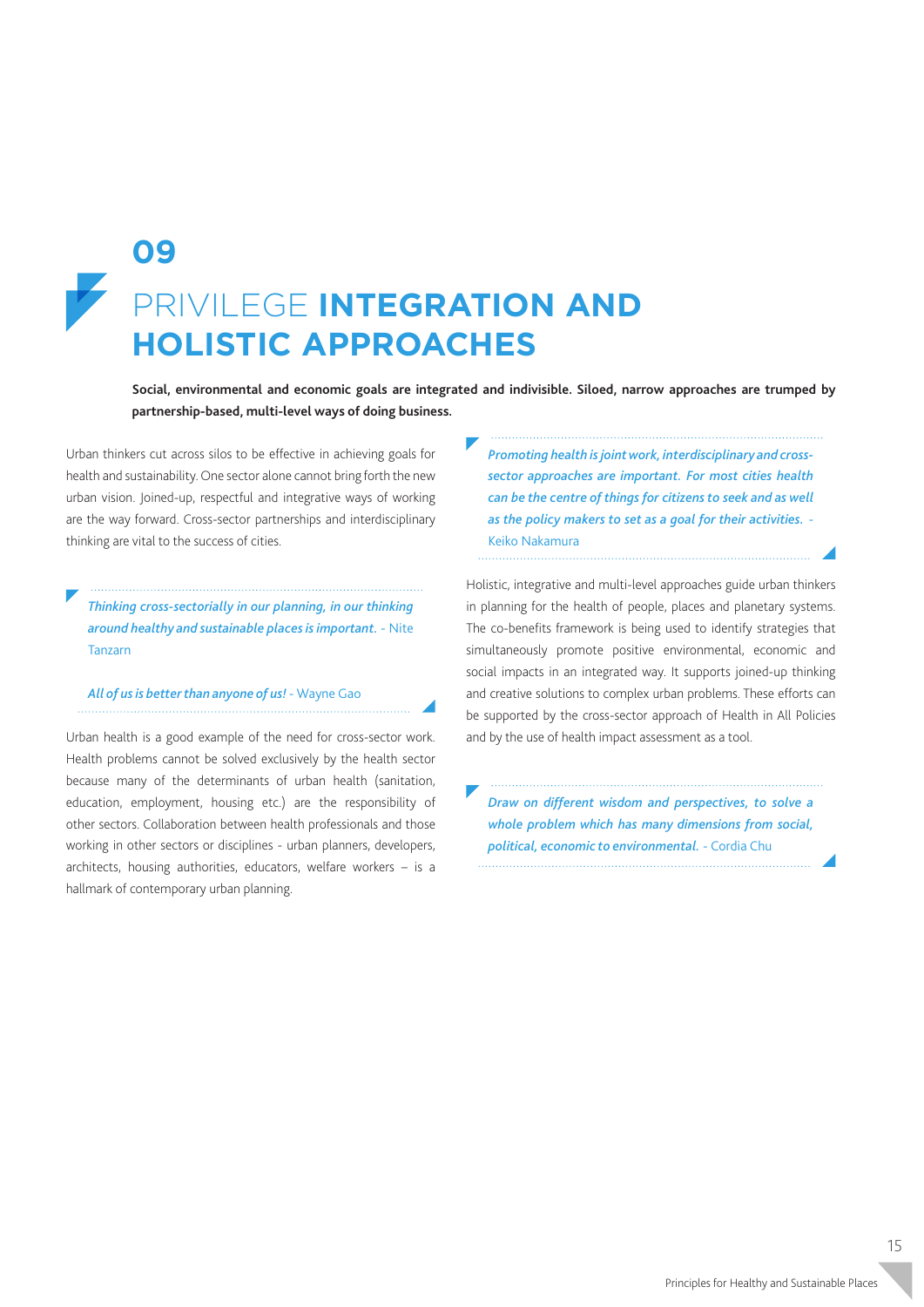## CONTEMPLATE **THE PARADOXES 10**

**Consuming less to have more. Invisible in a city of millions. Cars thrive, people and planet suffer. Notice paradoxes that guide responses to modern threats; climate change, economic instability and health inequity**

Curious paradoxes guide urban health thinkers. Cities in rich countries have enormous economic wealth but sometimes lower levels of mental health and wellbeing. People can feel the loneliest and disconnected in large, populous cities. Cars bring geographic mobility and freedom for many but imprison those same people in traffic, shrinking opportunities for physical movement and activity. Noticing such contradictions allows urban thinkers to see and act on the complexities within modern urban living.

*The way we experience most parts of cities is at velocity: we glide past on the way to somewhere else. City life is as much about moving through landscapes as it is about being in them* - Charles Montgomery

Urban mobility contains many ironies, many invisible, despite being clearly in the line of sight. Eric Britton, well known for his work in promoting integrated public transport, car and bike sharing says... In a city, as in life, we normally register only what we set out to look for. The anomalies, the absences, the troubling, somehow escape our attention. But when it comes to transport and public spaces, everywhere the eye might wander there are valuable cues, both visible and invisible for planners, policy makers and the concerned citizen. However, if we fail to use our eyes we miss out on valuable information and as a result our cities just do that much less well.

*Become interested in reclaiming urban spaces for active mobility (walking and biking) and safe public transit.* - Wayne Gao

*Retire distance, speed and indifference. Replace with proximity, safety and neighbourliness.* - Eric Britton

Perhaps that's enough said on this principle. We have provided a number of examples that will trigger thinking about threats to health and sustainability. We now invite you to look for yourself, use all of your senses to notice the invisibilities before you.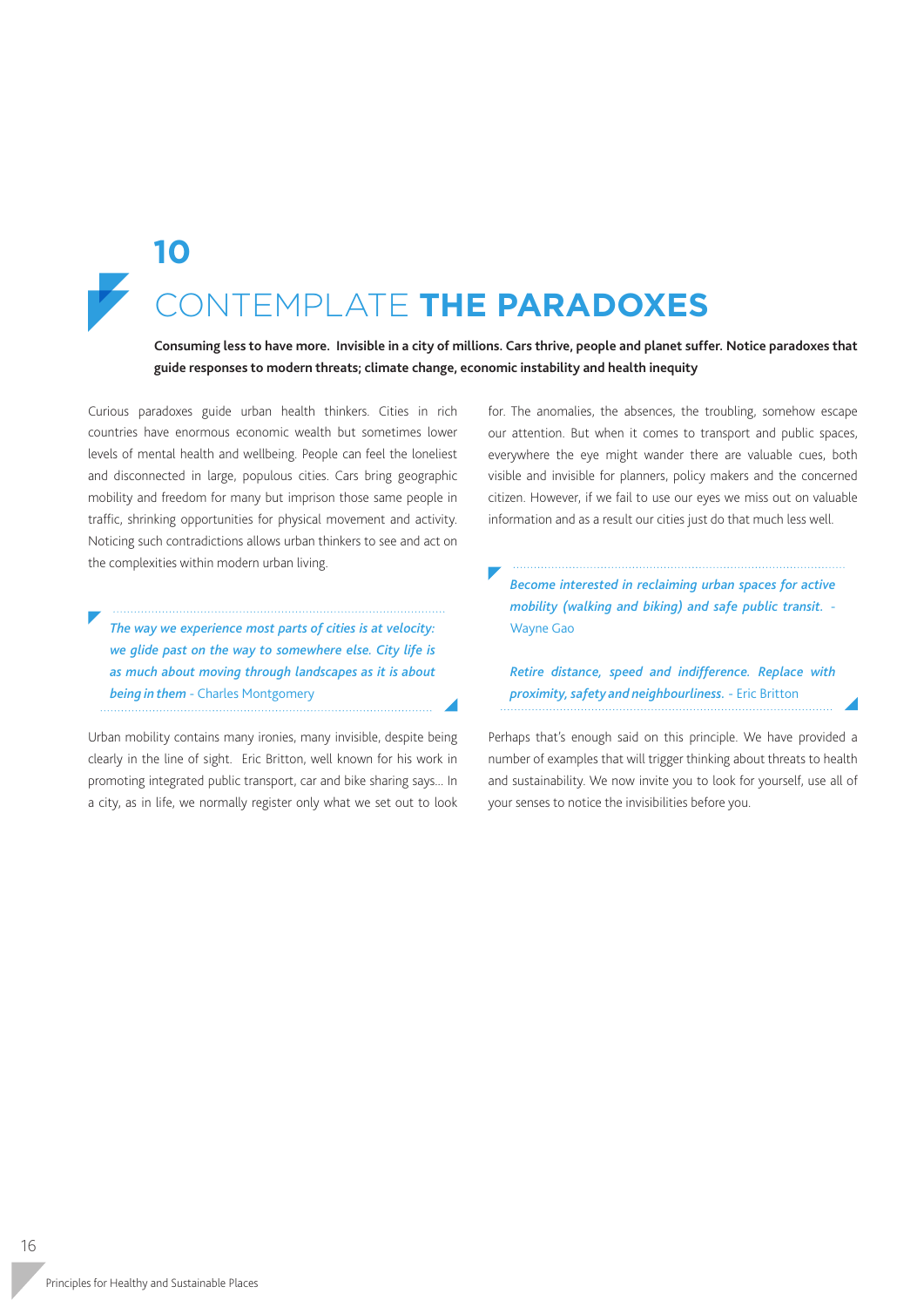

Barton, H., Thompson, S., Burgess S. and Grant, M. (Eds) (2015). The Routledge Handbook of Planning for Health and Well-Being: Shaping a sustainable and healthy future, London: Routledge.

Britton, E (2015), Gender Parity in all Planning, Decision, Investment & Implementation Bodies, World Streets, https://worldstreets.wordpress. com/2015/09/12/from-the-archives-to-fix-sustainable-transport-ensure-fullgender-parity-in-all-decision-and-investment-fora-qed/

Britton, E (2015) Invisibilities, The Equity Initiative, World Streets, PPT Presentation (provided by Eric Britton for use within the report)

Caiaffa, W et al. (2005), The Urban Environment from the Health Perspective: the case of Belo Horizonte, Minas Gerias, Brazil, Forum, 21(3) 958-967

Caiaffa, W et al. (2008), Commentary: Governance: does it matter in shaping health in urban settings? How indepth can we go? International Journal of Epidemiology, 37: 784-785

Dannenberg A. L., Frumkin H., & Jackson R. J. (Eds.) (2011), Making Healthy Places: Designing and Building for Health, Well-being and Sustainability. Washington: Island Press.

Footprint Choices (2015), The Slow Movement: Making a Connection, Various downloads from http://www.slowmovement.com/

Gehl, J (2010), Cities for People, Island Press, Washington

Healthy Built Environments Programme (2012) Healthy Built Environments: Review of the Literature, Facts Sheets, City Futures Research Centre, University of New South Whaleshttp://www.be.unsw.edu.au/city-futures/city-wellbeing/ literature-review

Hancock, Trevor and Duhl, Leonard (1986) Healthy Cities: Promoting Health in the Urban Context Copenhagen, WHO Europe (Also published as WHO Healthy Cities Paper #1 by FADL, Copenhagen, 1988)

Hopkins, R (2010), What can communities do? Chapter 33, The Post Carbon Reader Series: Managing the 21st Centuries Sustainability Crisis, Richard Heinberg and Daniel Lerch (eds), California, Watershed Media.

Kickbusch I (2010), Triggering Debate – White Paper - The Food System: a prism of present and future challenges for health promotion and sustainable development, Health Promotion Switzerland, Geneva.

Landry, C (2008), Healthy and Creative Cities: Creating the conditions for a better urban life, For the Healthy Cities Network of the World Health Organisation, https://www.scribd.com/doc/288942532/WHO-Healthy-and-Creative-Cities.

Landry, C (2015), Cities of Ambition, Comedia Shorts 6, UK:Comedia http:// charleslandry.com/blog/cities-of-ambition/

Lawrence, R (2015), Mind the Gap: Bridging the divide between knowledge, policy and practice, Chapter 6 in Barton, H., Thompson, S., Burgess S. and Grant, M. (Eds), The Routledge Handbook of Planning for Health and Well-Being: Shaping a sustainable and healthy future (London: Routledge)

Revi, A (2010), Two Countries, Diverse Systems: An essay on the Global significance of India and China's increasing engagement, Part One – Comparably Uncomparable Giants, in The Challenges of Urbanism in India and China, Ashok Garung, Brian McGrath, Jianying Zha eds. MacMillan Publishing, New Dehli

Montgomery C (2013), Happy City: Transforming Our Lives Through Urban Design, Publically available excerpts from the book, http://thehappycity.com/the-book/

Satterthwaite, D, (2013), Urban poverty in low and middle income countries, Chapter from a book written with Diana Mitlin on Urban Poverty in the Global South, UK: Routledge (provided by David Satterthwaite for use in the report)

Newman, P., and J. Kenworthy. (2013). "Urban Sustainability and Automobile Dependence in an Australian Context." In Urban Sustainability: A Global Perspective, ed. Vojnovic, I., 227-253. USA: Michigan State University Press.

Transition Network (2015), About Transition Network, Various downloads from https://www.transitionnetwork.org/

United Nations Human Settlement Programme (2014), The State of African Cities: Reimaging Sustainable Urban Transitions, Kenya

United Nations Human Settlement Programme (2011), Urban Indigenous Peoples and Migration: A Review of Policies, Programmes and Practices, United Nations Housing Rights Programme, Report No. 8, Kenya.

United Nations General Assembly (2015) Draft outcome document of the United Nations Summit for the adoption of the Post 2015 development agenda, 69th Session, Agenda Items 13a and 115 (provided by Aromar Revi for use in the report)

Wang, H & Horton, R (2015) Climate Change: The greatest opportunity for global health, The Lancet, 386 (10006) 1798-1799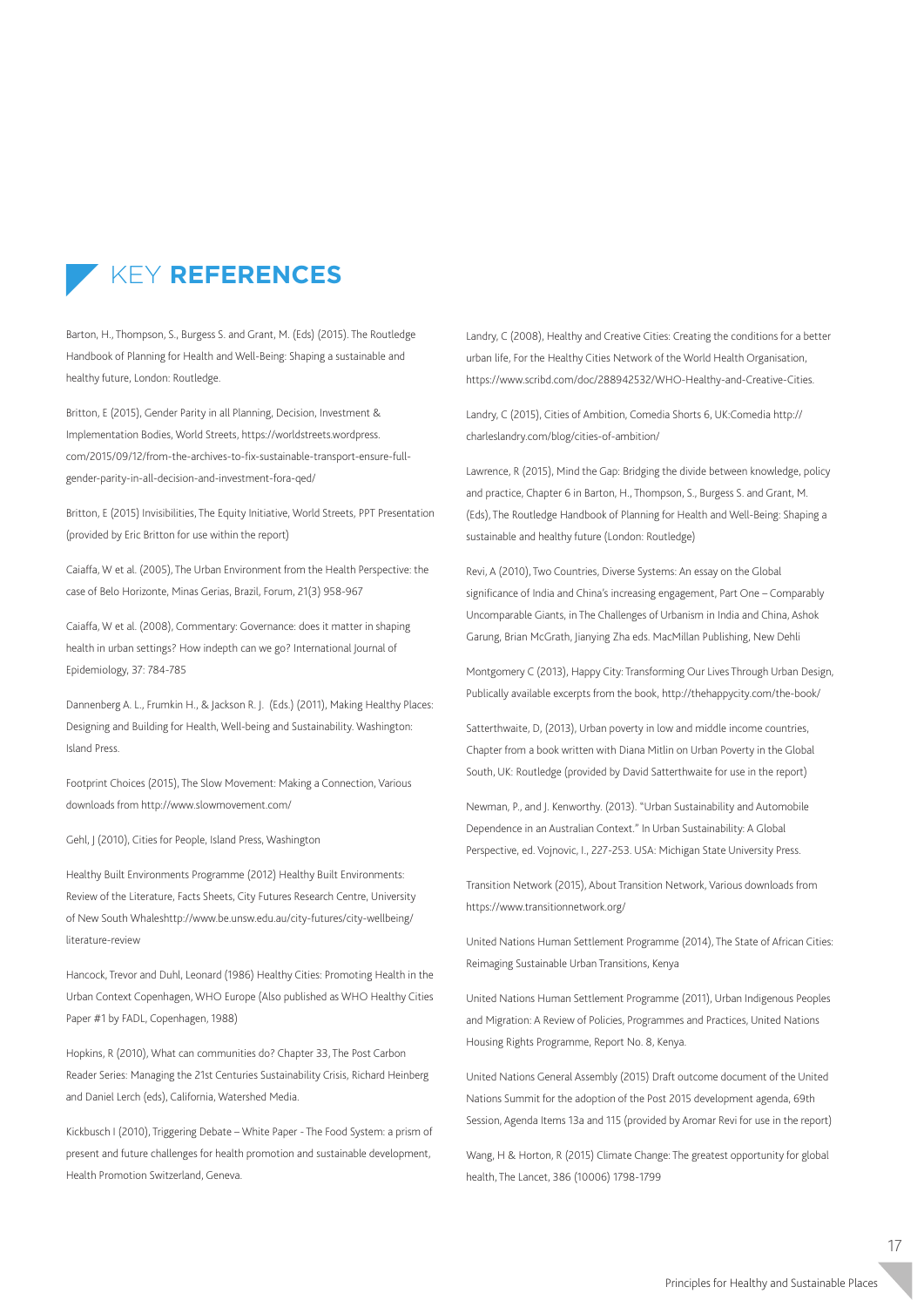#### **CONTRIBUTORS**

| Eric Britton                  | EcoPlan International                                             |
|-------------------------------|-------------------------------------------------------------------|
| Jo Ivey Boufford              | The New York Academy of Medicine                                  |
| Sarah Burgess                 | University of the West of England                                 |
| Waleska Caiaffa               | Federal University of Minas Gerais                                |
| Cordia Chu                    | School of Environment, Griffith University                        |
| Andrew Dannenberg             | University of Washington                                          |
| Alex Ezeh                     | The African Population and Health Research Centre (APHRC)         |
| Anwar Fazal                   | International Civil Society Leader & Think City Malaysia          |
| Wayne Gao                     | Strategic Consultant at Green Foot Print Inc.                     |
| Jan Gehl                      | Architect & Urban Design Consultant                               |
| Trevor Hancock                | University of Victoria                                            |
| Rob Hopkins                   | Transition Towns Movement (quotes from literature)                |
| Jorge Alberto Perez Jaramillo | Medellin Planning Department                                      |
| Tord Kjellstrom               | Australian National University                                    |
| Charles Landry                | Comedia consultancy                                               |
| Roderick Lawrence             | University of Geneva                                              |
| <b>Charles Montgomery</b>     | Happy City (quotes from literature)                               |
| Keiko Nakamura                | Alliance for Healthy Cities & Tokyo Medical and Dental University |
| Peter Newman                  | Curtin University                                                 |
| Amolo Nwgeno                  | <b>Bankable Frontiers Association</b>                             |
| Gil Penalosa                  | 8 80 Cities & World Urban Parks                                   |
| Aromar Revi                   | Indian Institute for Human Settlements                            |
| David Satterthwaite           | International Institute for Environment and Development (IIED)    |
| Leena Silfverberg             | Helsinki City Planning Department                                 |
|                               | Slow Movement (quotes from literature)                            |
| Warren Smit                   | University of Cape Town                                           |
| Nite Tanzarn                  | Makerere University                                               |
| Susan Thompson                | University of New South Wales                                     |
| Mardie Townsend               | Deakin University                                                 |